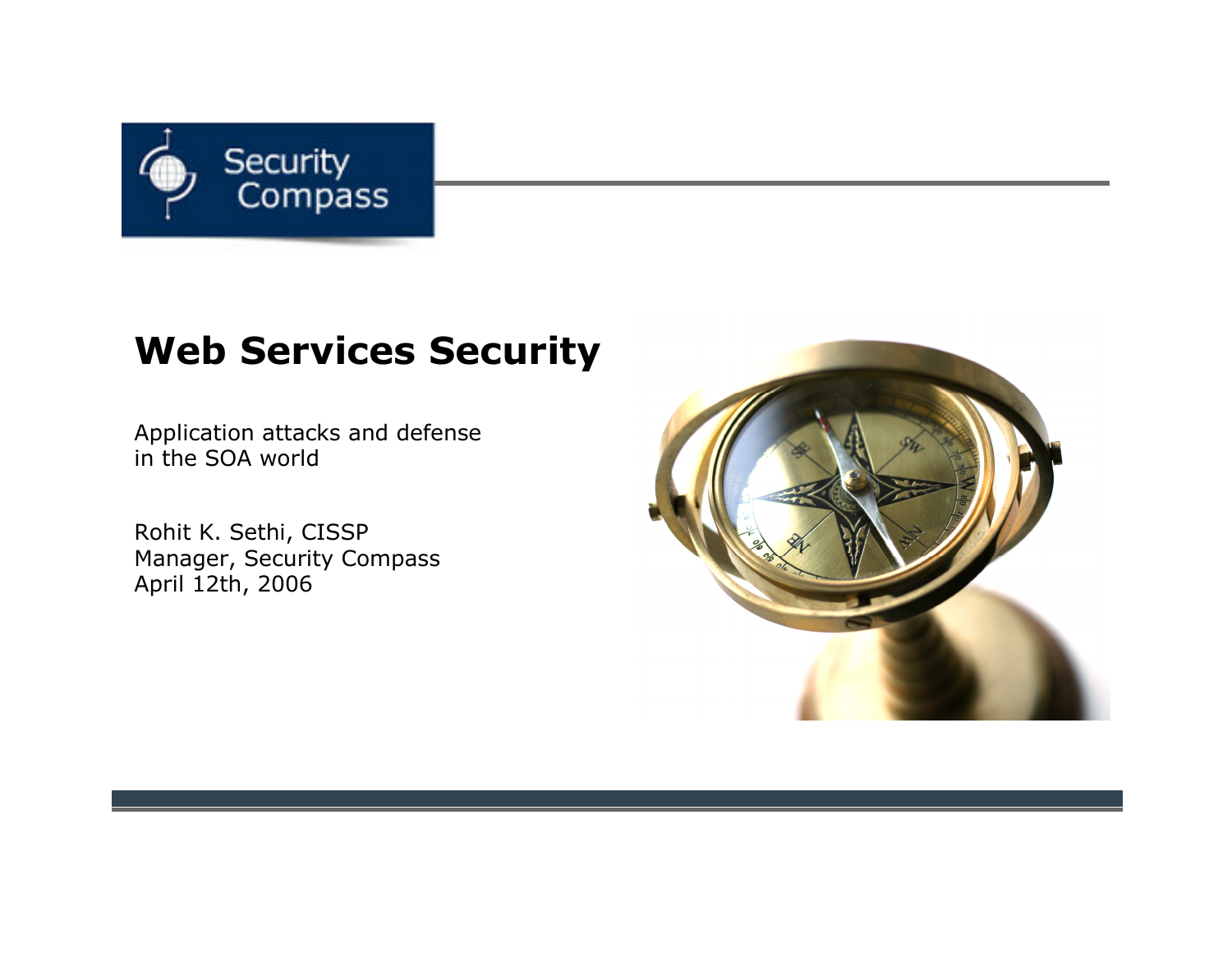

# Agenda

- **Basics of web services**  $\bullet$
- $\bullet$  $\ldots$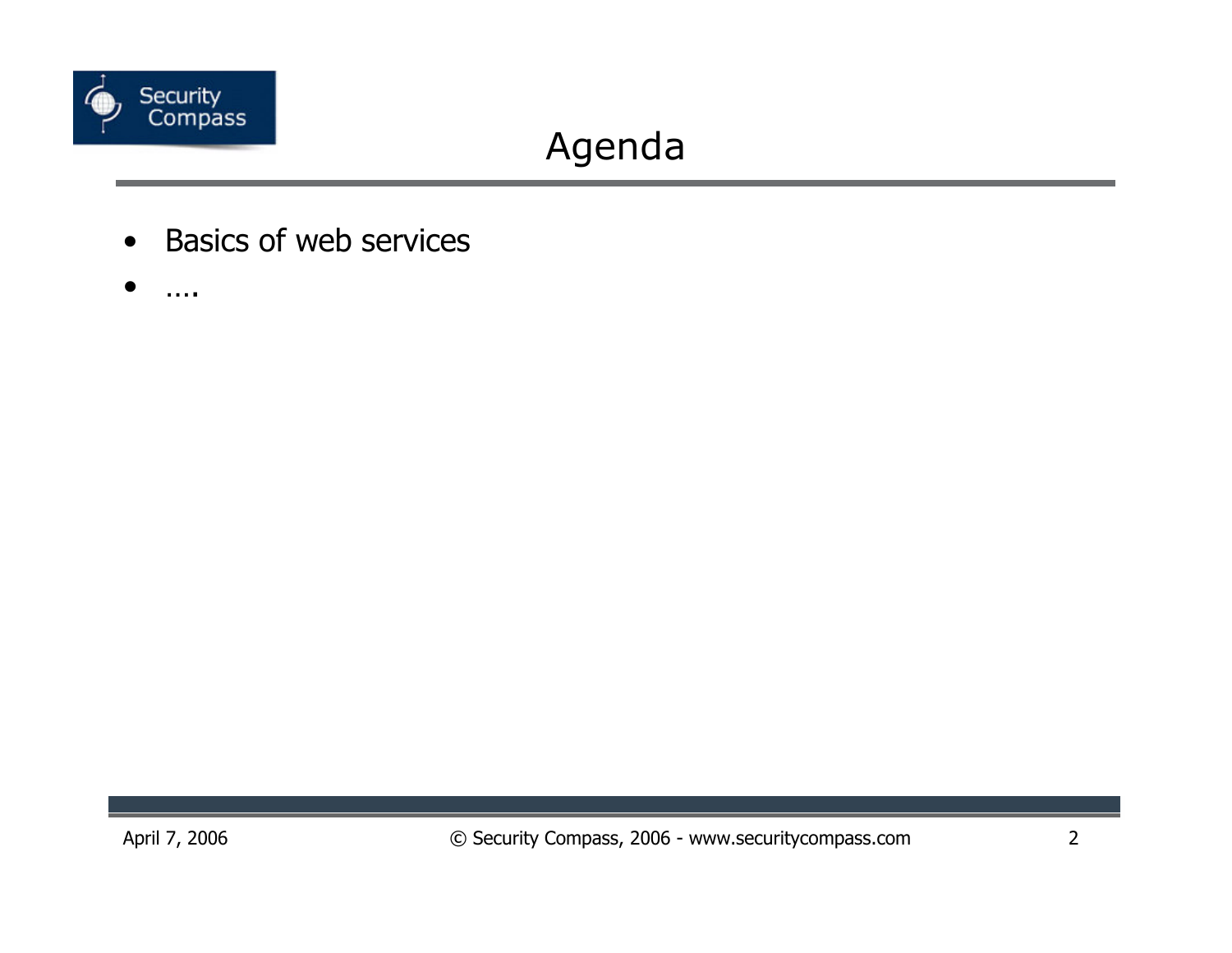

### Why Web Services?

- Web services provide standard protocols that allow systems in a heterogeneous environment to communicate within an organization or across organizational boundaries
- Promotes loose coupling and code-reuse  $\bullet$
- Vendor independent (supposedly)
- Based on XML, so easy for humans to understand
- Functionality during transport (i.e. message brokers, WS-Routing expressions, etc.)
- Others?

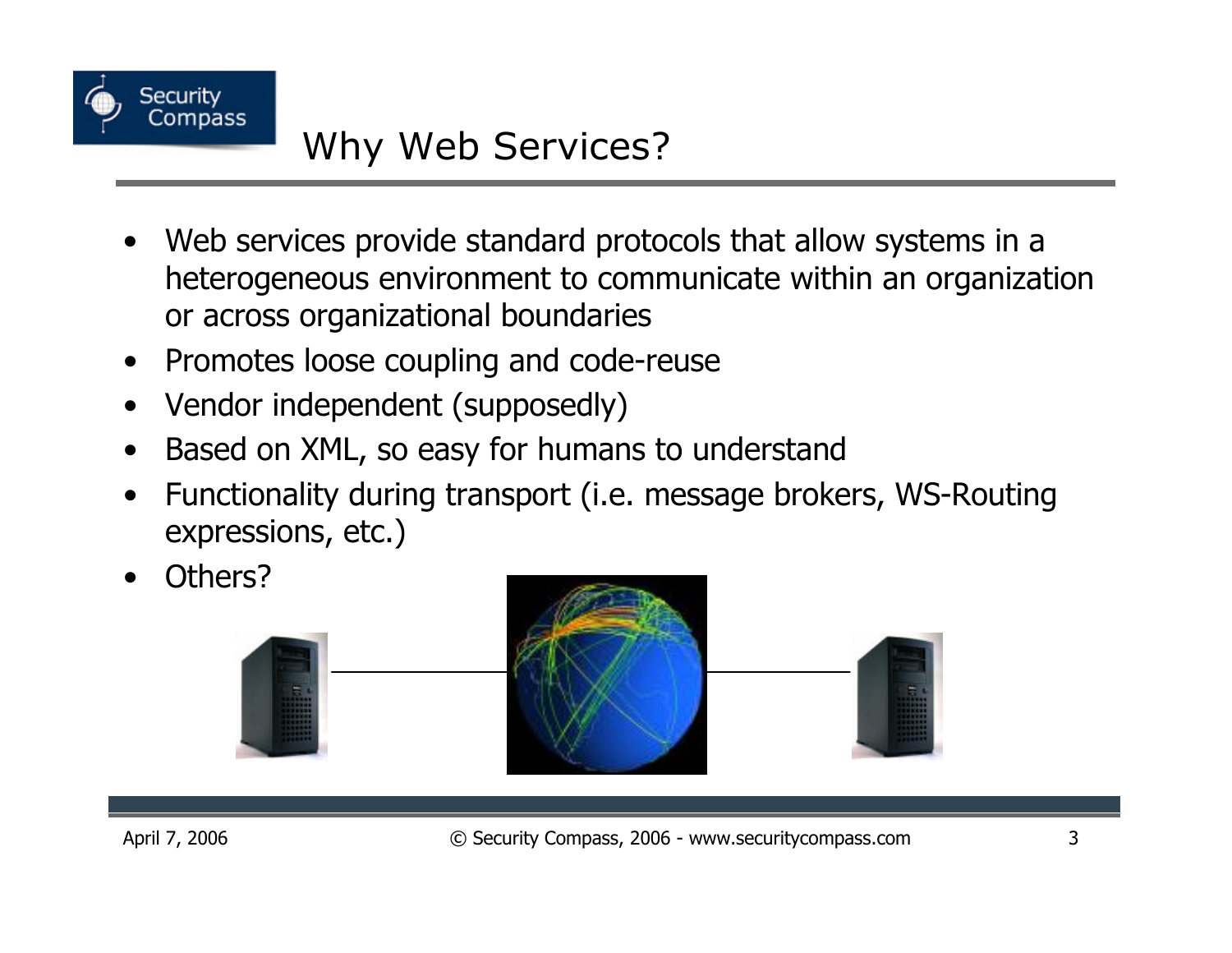

## Security Implications - High Level

- Standard implementations of web services essentially provide an API to application logic over port 80
	- Seen as legitimate traffic from firewalls
	- As with standard web applications, places most of the security responsibility at the application tier



- API documents (i.e. WSDL files) are readily available shortens the information-gathering phase of an attack
- $XML$  is plain-text  $-$  password and other sensitive data that is not  $\bullet$ encrypted can be sniffed by anyone during routing
- Security standards are still maturing, and although some are officially recommended, they have not necessarily gained widespread adoption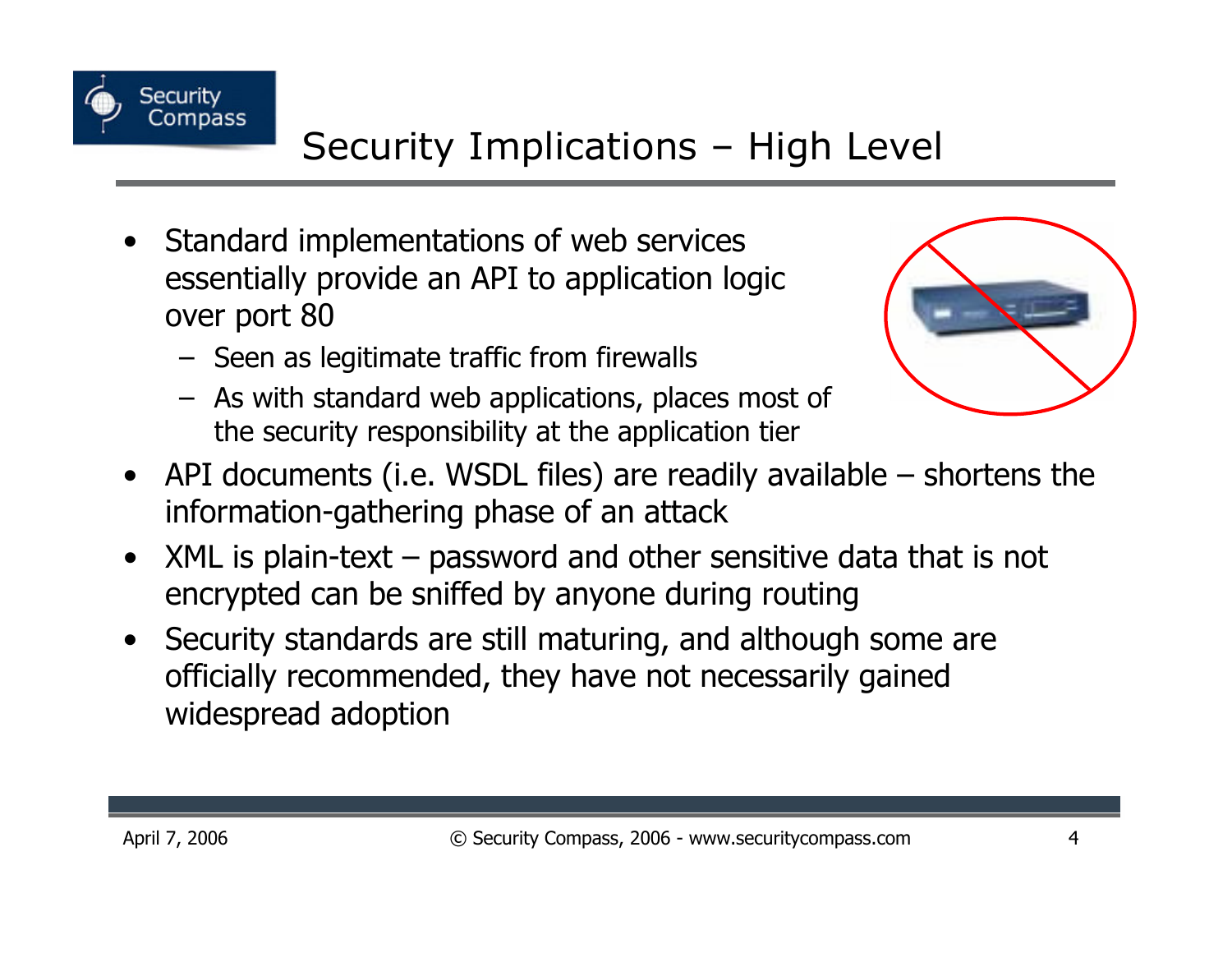

- Web services are based upon  $\bullet$ the following standards
	- $-$  XMI
	- $-$  SOAP
	- WSDL
	- Optionally, UDDI
- There are now hundreds of  $\bullet$ other open and vendor specific standards and technologies related to web services

| $\langle$ ?xml version='1.0' ?>                                       |
|-----------------------------------------------------------------------|
| <soap-env:envelope< td=""></soap-env:envelope<>                       |
| xmlns:SOAP-                                                           |
| ENV="http://s.xmlsoap.org/soap/envelope/">                            |
| <soap-env:body></soap-env:body>                                       |
| . .                                                                   |
|                                                                       |
|                                                                       |
|                                                                       |
|                                                                       |
|                                                                       |
| <schema <="" targetnamespace="http://e.com/quote.xsd" td=""></schema> |

| schema targetivamespace="http://e.com/quote.xsd"                                                                          |
|---------------------------------------------------------------------------------------------------------------------------|
| xmlns="http://www.w3.org/2000/XMLSchema"><br><element name="TradePriceRequest"><br/><complextype></complextype></element> |
| <all></all>                                                                                                               |
| <element name="tiSym" type="string"></element><br>$\langle$ all $\rangle$                                                 |
|                                                                                                                           |

</element>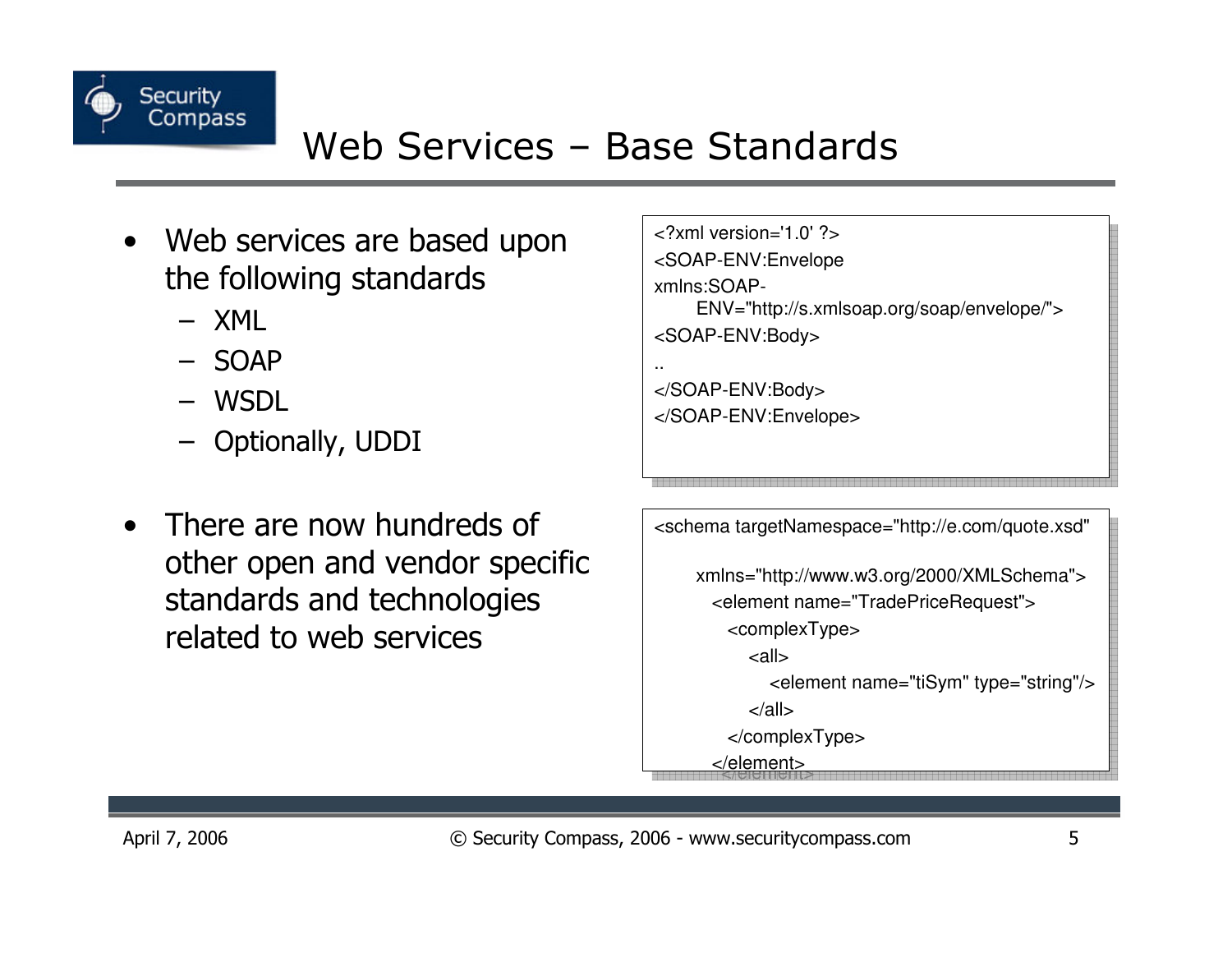

### **Breaking Web Services**

- The OWASP Top Ten still apply!
- Access control how do we handle authentication in a WS-world?
	- $-$  HTTP authentication?
	- X509 or Kerberos Tokens?
	- WS-Security or SAML?
	- Custom coding?



- Authorization is primarily done in the business logic layers below the  $\bullet$ web services wrapper
	- As long as the end user can be identified in the SOAP request, you should be able to leverage existing authorization techniques
	- However, trusting the contents of the message implies the need for message signing (covered in WS-Security)
- $XML$  is text-based  $-$  credentials are passed in the clear, unless  $\bullet$ messages and/or channel are encrypted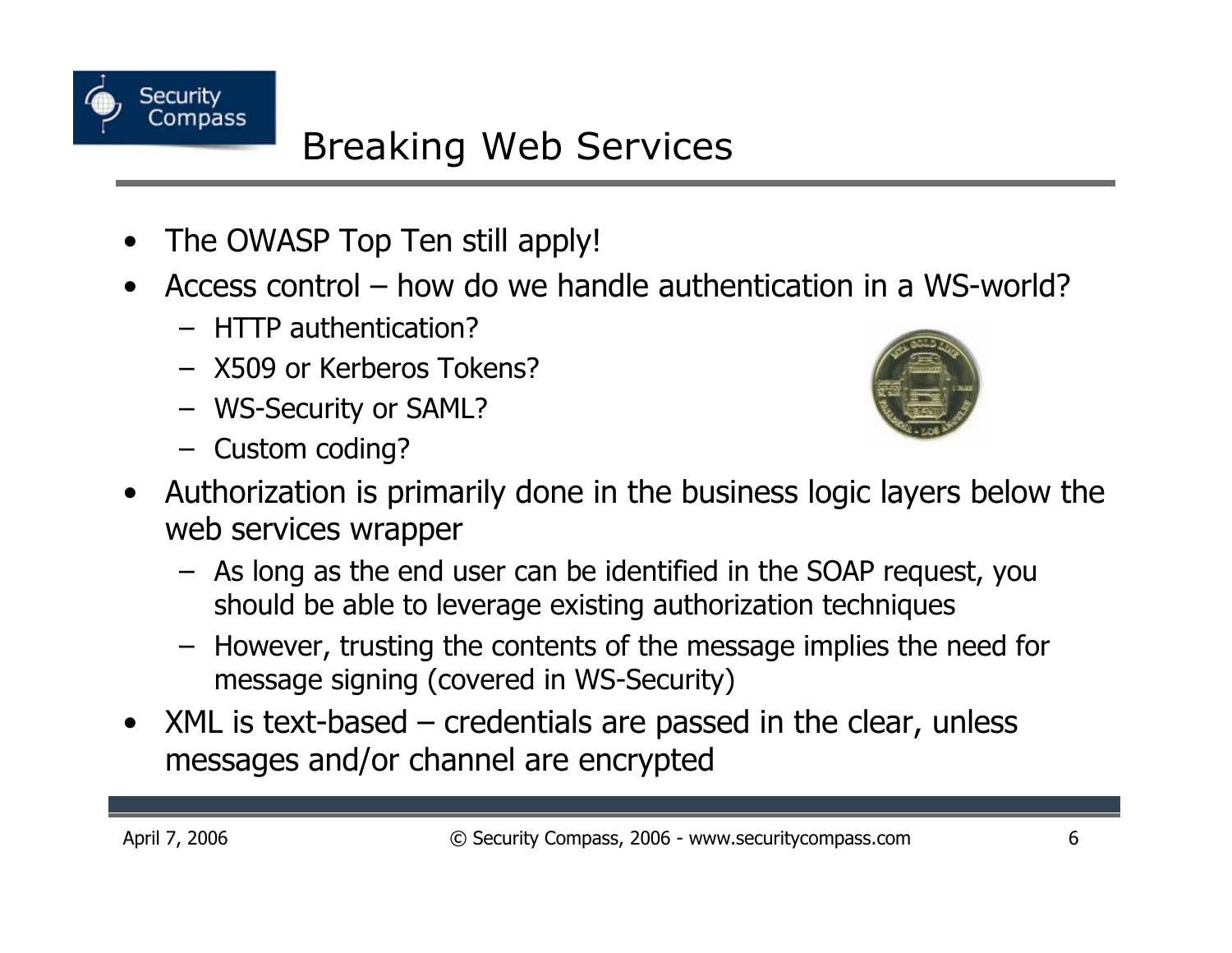

### **Other Major Vulnerabilities**

- Input validation  $-$  probably biggest security issue facing web services today
	- SQL Injection still possible!



- Session management can be tricky due to asynchronous nature of web services
	- WS-Secure Conversation meant to address this, amongst other issues
	- Web service containers often provide this, but need to ensure that sessions are sound and not quessable. Everyone who can read the message can see the session id!
	- Ask yourself Do we really need to maintain state? If services are being consumed asynchronously, consider forcing authentication on each call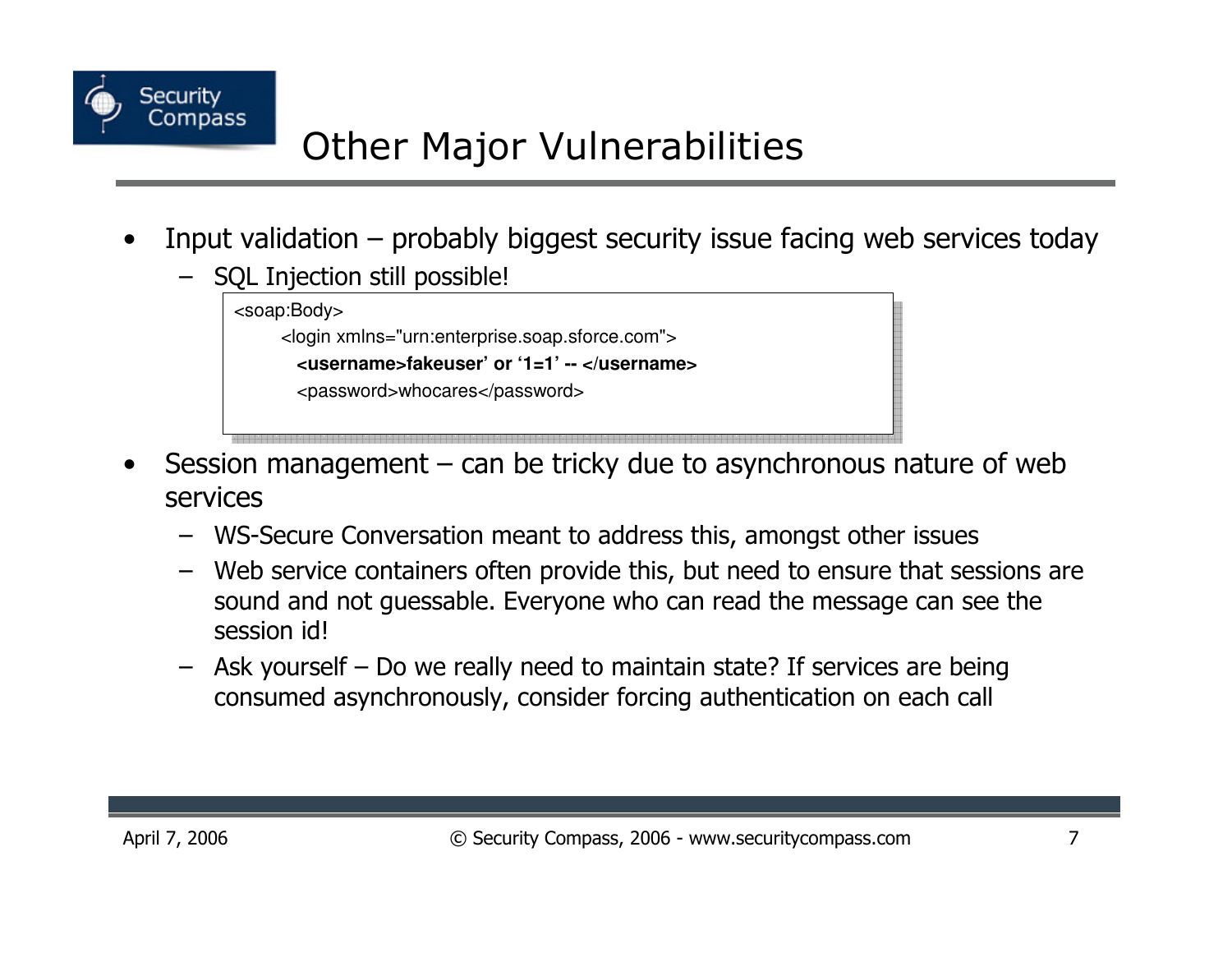

#### **Standards**

- What's wrong with using SSL to solve all WS confidentiality and integrity requirements?
- XML-Encryption defines how to encrypt all or  $\bullet$ part of a message
- XML-Digital Signature defines how to sign a  $\bullet$ message
	- Neither defines how or when to use these, and are not specific to SOAP
- WS-Security Provides message integrity,  $\bullet$ message confidentiality, and single message authentication
- Question  $-$  How do we know a key belongs  $\bullet$ to a particular entity? In server-side SSL it's easy because we associate key with the DNS name of the web server

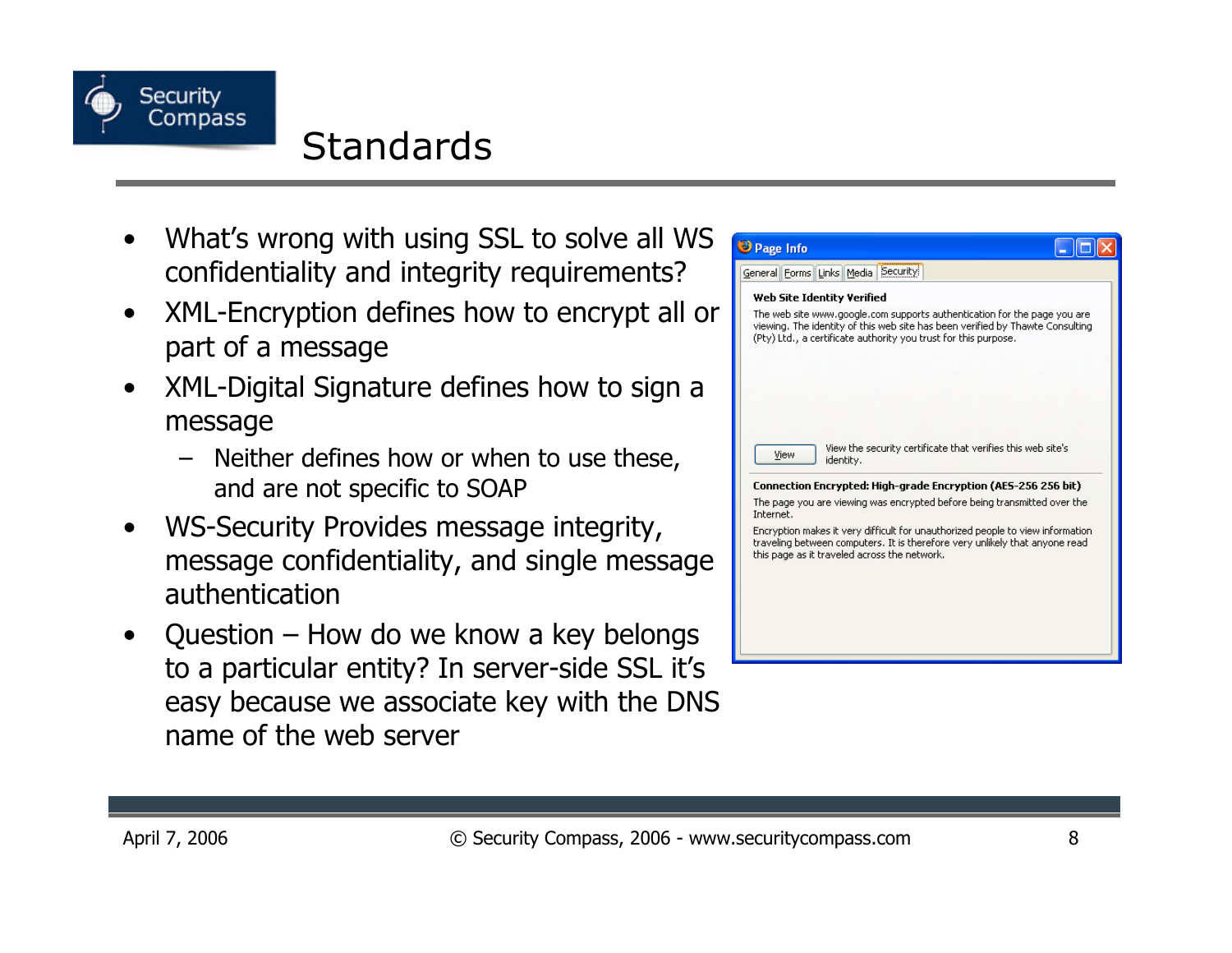

#### Cost of WS-Security

- Message level security adds considerable overhead to a message so much so that several vendors now offer hardware appliances called 'XML Security Gateways' to speed up processing
	- Data Power's XS40 Security Gateway
	- Reactivity XML Security Gateway
	- Layer 7 Secure Span Gateway
	- Intel XML Security Gateway
- MSRP around the \$65,000 ballpark per appliance